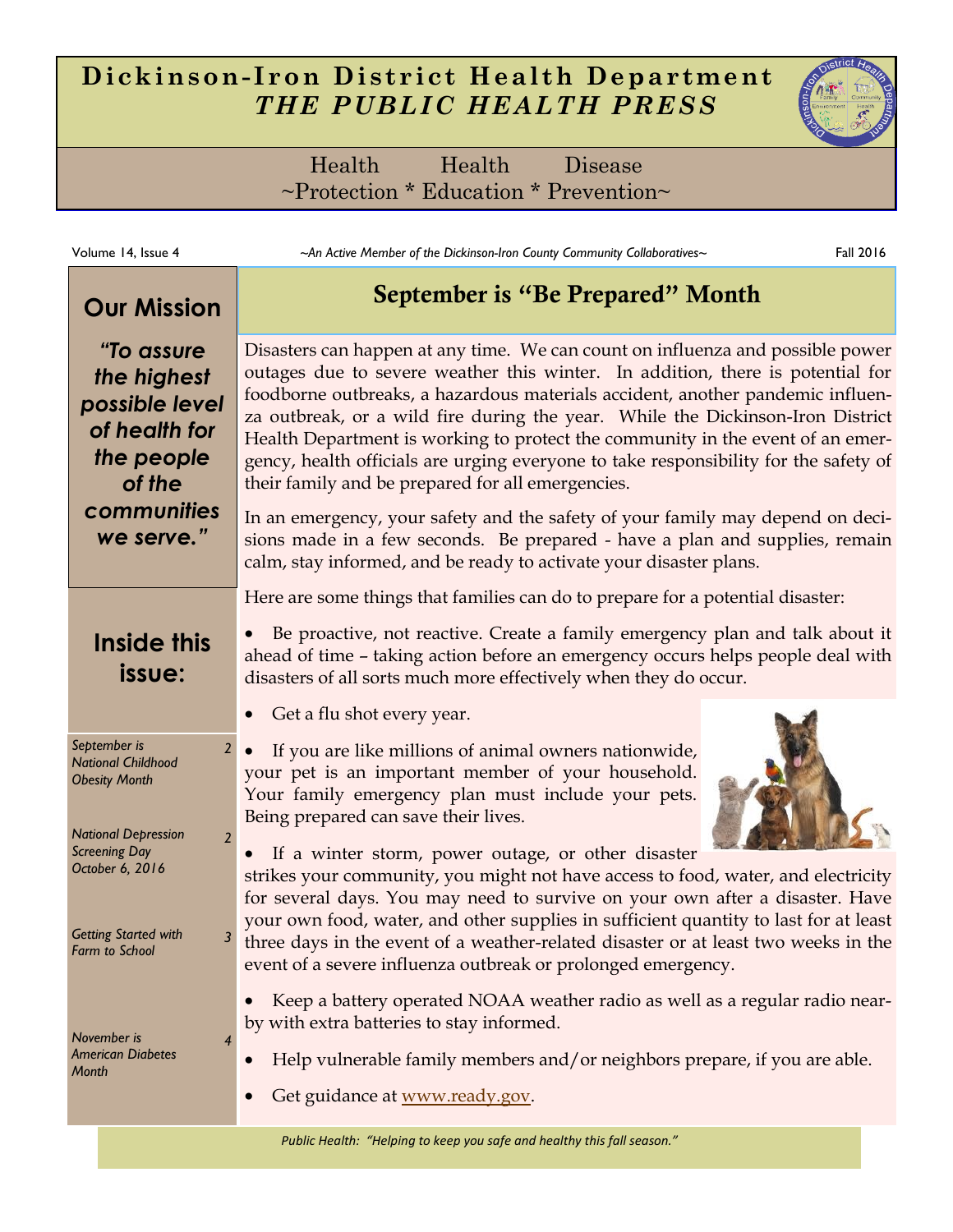# **September is National Childhood Obesity Month**

September is National Childhood Obesity Month. During the past four decades, obesity rates have soared among all age groups, increasing more than fourfold among children ages six to 11. More than 23 million children and teenagers (31.8 percent) ages two to 19 are obese or overweight, a statistic that health and medical experts consider an epidemic.

The growing rate of childhood obesity in our country is alarming. The Dickinson-Iron District Health

Department recognizes the serious threat obesity poses to the health of America's children and the importance of decreasing its prevalence not only in our local



communities, but across the entire United States.

Obese young people are more likely than children of normal weight to become overweight or obese adults. As a result, they are more at risk for associated adult health problems such as heart disease, type 2 diabetes, sleep apnea, stroke, several types of cancer and osteoarthritis.

The financial implications add up to a sobering \$14 billion per year in direct health care costs alone. Americans spend approximately nine percent of their total medical costs on obesity related illnesses. Additionally, there are psychosocial consequences that can hinder academic and social functioning and persist into adulthood.

These severe consequences underscore the critical importance of children and teens to participate in physical activity and to engage in healthy eating habits. Childhood obesity is entirely preventable.

It's up to adults to encourage these healthy habits. September 2010 was the first National Childhood Obesity Awareness Month, established by presidential and congressional proclamations. Nothing can be more important than protecting the health and wellbeing of our children for years to come. With a strong unity of purpose, we can make a difference for our kids. The Health Department looks forward to parents, health care providers, educators, civic leaders and organizations joining the effort to end childhood obesity.

# **National Depression Screening Day October 6, 2016**

Held annually during Mental Illness Awareness Week in October, National Depression Screening Day (NDSD) is comprised of awareness events that include an optional screening component.

National Depression Screening Day began as an effort to reach individuals across the nation with important mental health education and connect them with support services. Screening for Mental Health (SMH) pioneered National Depression Screening Day as the first, voluntary, mental health screening initiative in 1990.

Twenty-five years later, NDSD has expanded to thousands of colleges, community-based organizations, and military installations providing the program to the public each year.

To learn more about mental health programs and screenings, please visit mentalhealthscreening.org.

Rethir

*Public Health: "Helping to keep you safe and healthy this fall season."*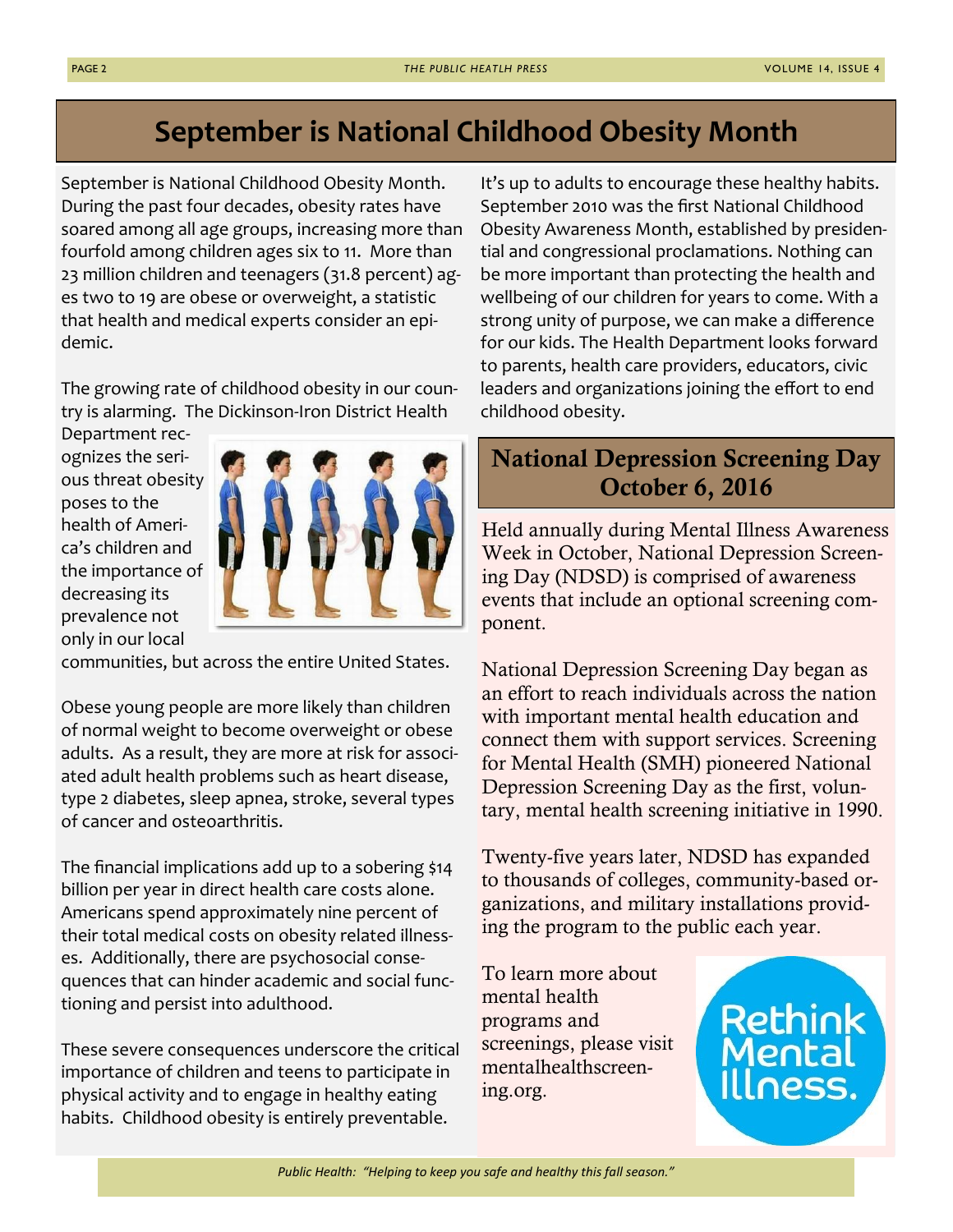# **Getting Started with Farm to School**

**What is Farm to School?** Farm to school enriches the connection communities have with fresh, healthy food and local food producers by changing food purchasing and education practices at schools and early care and education sites. Farm to school implementation differs by location but always includes one or more of the following: (1) Procurement: Local foods are purchased, promoted and served in the cafeteria or as a snack or taste-test; (2) Education: Students participate in education activities related to agriculture, food, health or nutrition; and (3) School gardens: Students engage in hands-on learning through gardening. Farm to school empowers children and their families to make informed food choices while strengthening the local economy and contributing to vibrant communities.

**Getting Started.** Farm to school offers multiple strategies to improve the health of children and communities. However, getting started can be daunting. These simple first steps will help you develop a lasting farm to school program in your community.

### **1 Assess where you are and where you'd like to be.** Are your goals centered on:

- Procurement of local foods to be served in school?
- Establishing a school garden?
- Integration of farm to school within the curriculum?
- All of the above?

**2 Form a team and collaborate.** School food service staff, teachers, administrators, local farmers, students, parents and community organizations each have an important role in establishing a sustainable farm to school program.

## **3 Establish one or two attainable goals to get started.** Some ideas include:

- Identify menu items that you would like to transition to local products.
- Find a farmer or distributor to connect you to local items.
- Plan a local meal event.
- Determine training needs to assist food service staff with incorporating farm fresh items in meals.
- Bring a school garden planning team together.
- Identify curricular opportunities to connect to a school garden.
- Bring a chef into the classroom.
- Plan a farm field trip or host a tasting event featuring local produce.

**4 Learn from others.** If you are running into an obstacle, there is likely someone who has run into it before. Connect and learn from others through:

• The National Farm to School Network (farmtoschool.org). Find abundant resources and contact information for people in your state and region who are working on farm to school.

• Your state's School Nutrition Association. Learn how others in your state are approaching farm to school in their school/district.

• The Child Nutrition Program at your state agency (typically your Department of Education or Department of Agriculture).



#### **5 Promote farm to school in your school and community.**

- Signage or posters in the cafeteria or classroom
- Bulletin boards throughout the school
- School newsletters (print and electronic)
- School website
- School events and parent teachers associations
- Local media

To join the *Farm to School* network or for more information visit FarmtoSchool.org.